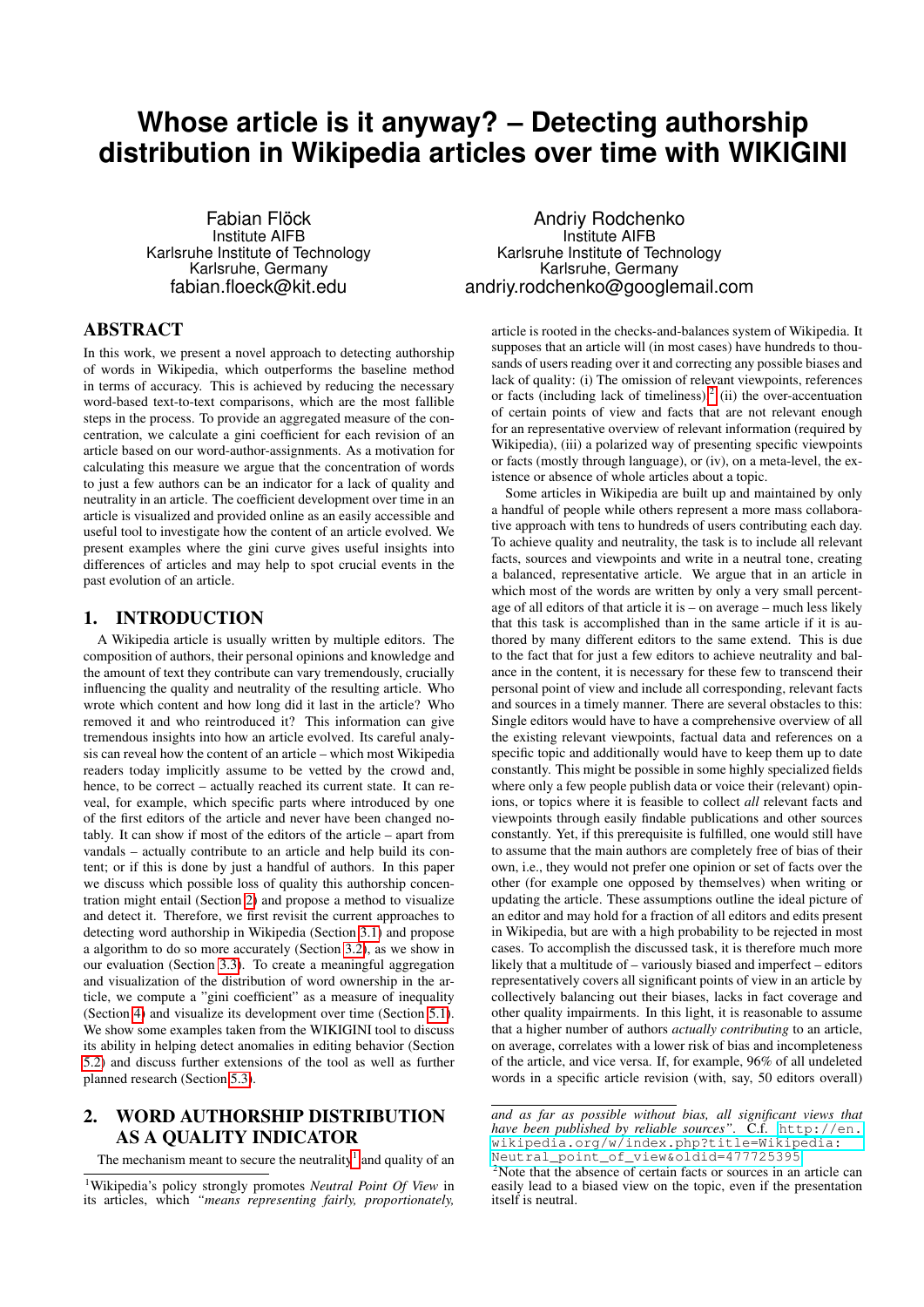have been written by only 3% of its editors, it is much more likely to find lacking viewpoints, facts or sources in that article than in a revision where all 50 users have written around the same amount of words, as an equally distributed word authorship points to an active participation in the article by the editors instead of just lurking (or discussing) and leaving the main writing task to a "privileged" few. It also means that probably a lot of corrections have taken place as incremental steps to a better quality article (assuming the original authors were not without any fail).

In conclusion, the distribution of the authorship of written words in a specific article revision over the number of editors of that article can be a good indicator for the heightened risk of the article being incomplete and/or biased. This is, of course, only one among many possible indicators, some of which (and their interaction) we plan to examine in future work.<sup>[3](#page-1-2)</sup>

Users who strive to actively engage in restoring neutrality and/or completeness to biased topics encounter the problem of how to determine if a selected article is biased if it is not already heavily discussed or appropriately tagged (which is often not the case for troubled articles).[4](#page-1-3) Without the help of software tools, such users will have to go through the complete article discussion page and check all facts and phrasing in the text content to get a picture of the state the article is in. To have an easily understandable metric of which users contributed what portion of the article can make this task a lot easier. As it is, however, not straightforward to make sense out of the distribution of which users wrote how many words for all of the editors of an article, we implemented an aggregated overview showing a measure of inequality as a so called gini coefficient for each revision of an article in a timeline interface as we will describe in Section [5.](#page-2-3) This makes it easier to see at first glance if indicators of lack of quality exist. Additionally, it can serve as a more general monitor for detecting unusual editing patterns, going beyond the example cases and phenomena outlined in this section.

# 3. ASSIGNING WORDS TO THEIR AUTHORS

We determine which word in an analyzed article revision was written by which editor in what revision, appropriately handling insertion, deletion, rearrangement and reintroduction of text.

### <span id="page-1-0"></span>3.1 Related work

Several analysis and visualization tools have employed approaches to detect authorship information in Wikipedia article text. One of the earliest visualization tools was *HistoryFlow* by IBM, which assigns sentences of a text to the editor who created or changed them [\[6\]](#page-4-1).<sup>[5](#page-1-4)</sup> It provides a visual history stream of the authorship distribution by graphically representing for each revision the size of the text written by each author and also visualizing the changes from revision to revision. It doesn't however acknowledge deleted content, that was later reconstructed, as being written by the original editor. More importantly, by operating on a sentence level, small changes like spelling mistake corrections lead to wrongly recognizing the correcting editor as the author of the whole sentence.<sup>[6](#page-1-5)</sup>

By tracking how long certain words remain unrevised in an article and which editors wrote those words, *Wikitrust* generates a visual mark-up of trusted and untrusted passages in any Wikipedia

<span id="page-1-4"></span>[projects/history\\_flow/](http://www.research.ibm.com/visual/projects/history_flow/) No longer maintained.

article text in different color shades  $[1, 2]$  $[1, 2]$ .<sup>[7](#page-1-6)</sup>. To track authorship, longest matches for all word sequences of the current revision are searched for in the preceding revision and in previously existing, but now deleted word-chunks. In this way, Wikitrust can as well track reintroduced words and assign the original author. The underlying algorithm is, however, a variation of a greedy algorithm [\[1\]](#page-4-3), known to look for local optima, which in the case of determining word authorship can lead to grave misinterpretations when word sequences are moved rather than inserted or deleted only [\[3\]](#page-4-5). Regarding computational cost, all undeleted and deleted word sequences have to be matched word by word to the most recent revision. Also, the tool is not intended to give an account of the distribution of words over editors in an article in the first place and therefore lacks any interface providing this exact information. This is however done by *WikiPraise*, a community extension using the results of the Wikitrust algorithm, extending the original functionality by displaying how much content belongs to which author. Its principal caveat is the kind of presentation of different word counts belonging to different editors and markups, given per revision. Users can hardly make sense of this copious, disparate, unlinked data, as it is complicated to interpret percentages of word authorship and their evolution over a range of revisions just by clicking through them.

### <span id="page-1-1"></span>3.2 Algorithm

To remedy most of the limitations of current approaches, we implemented a method determining authorship in Wikipedia (i) accurately, (ii) on a word level and (iii) considering reintroduction of formerly deleted text and rearrangements of text. The first assumption made for our approach is that most edits (if they are not vandalistic) change only a very minor part of an article's content. Hence, it is mostly unnecessary to compare the complete content of two article revisions with each other on a word level. Our algorithm thus splits up the article's wiki syntax into a tree structure, where all branches and leaves are assigned MD5 hash values. The article as a whole represents the stem, with each paragraph (separated by double line breaks) being a branch and all sentences in a paragraph denoting leaves. The words in each sentence are not assigned hash values. All hash values for the built article tree are stored in a hash table. When comparing an article with its preceding revision, the hash values for the stems, the branches and the leaves are checked for matches in the two article trees. In this way, paragraphs or sentences that have not been altered (even if they have been moved to another position in the text) are detected as the same (see Figure [1\)](#page-1-7).<sup>[8](#page-1-8)</sup> If a paragraph match has been found, checking of its sentences'



<span id="page-1-7"></span>Figure 1: Two article trees of subsequent revisions (right: recent revision). Blue nodes represent unchanged paragraphs *P* or sentences *S*, yellow nodes are unique parts. Red arrows indicate inheritance of authorship.

hash values is skipped. If a matching hash value is not found for a paragraph, its sentences' hashes are checked for matches. Sentences and paragraphs matched via hash values inherit the authorship mark-up from the former revision. For those sentences with-

<span id="page-1-2"></span><sup>&</sup>lt;sup>3</sup>For other potential indicators see our work on bias-inducing sociotechnical mechanisms in Wikipedia [\[4\]](#page-4-2).

<span id="page-1-3"></span><sup>&</sup>lt;sup>4</sup>Only some potentially problematic articles get flagged with the respective warning templates by the Wikipedia community, like e.g. [http://en.wikipedia.org/wiki/Wikipedia:](http://en.wikipedia.org/wiki/Wikipedia:Neutrality_templates) [Neutrality\\_templates](http://en.wikipedia.org/wiki/Wikipedia:Neutrality_templates) Most templates are assigned to more popular articles, not covering the "long tail" of rather fringe topics. <sup>5</sup>[http://www.research.ibm.com/visual/](http://www.research.ibm.com/visual/projects/history_flow/)

<span id="page-1-5"></span> ${}^{6}$ This is a grave imprecision issue, as a significant fraction of edits are devoted to grammatical and spelling mistakes correction.

<span id="page-1-6"></span> ${}^{7}A$  "reputation system for Wikipedia authors and content", [http:](http://www.wikitrust.net/) [//www.wikitrust.net/](http://www.wikitrust.net/), via a browser extension.

<span id="page-1-8"></span><sup>&</sup>lt;sup>8</sup>I.e., moving content to another position does not mean authoring that content, in our definition.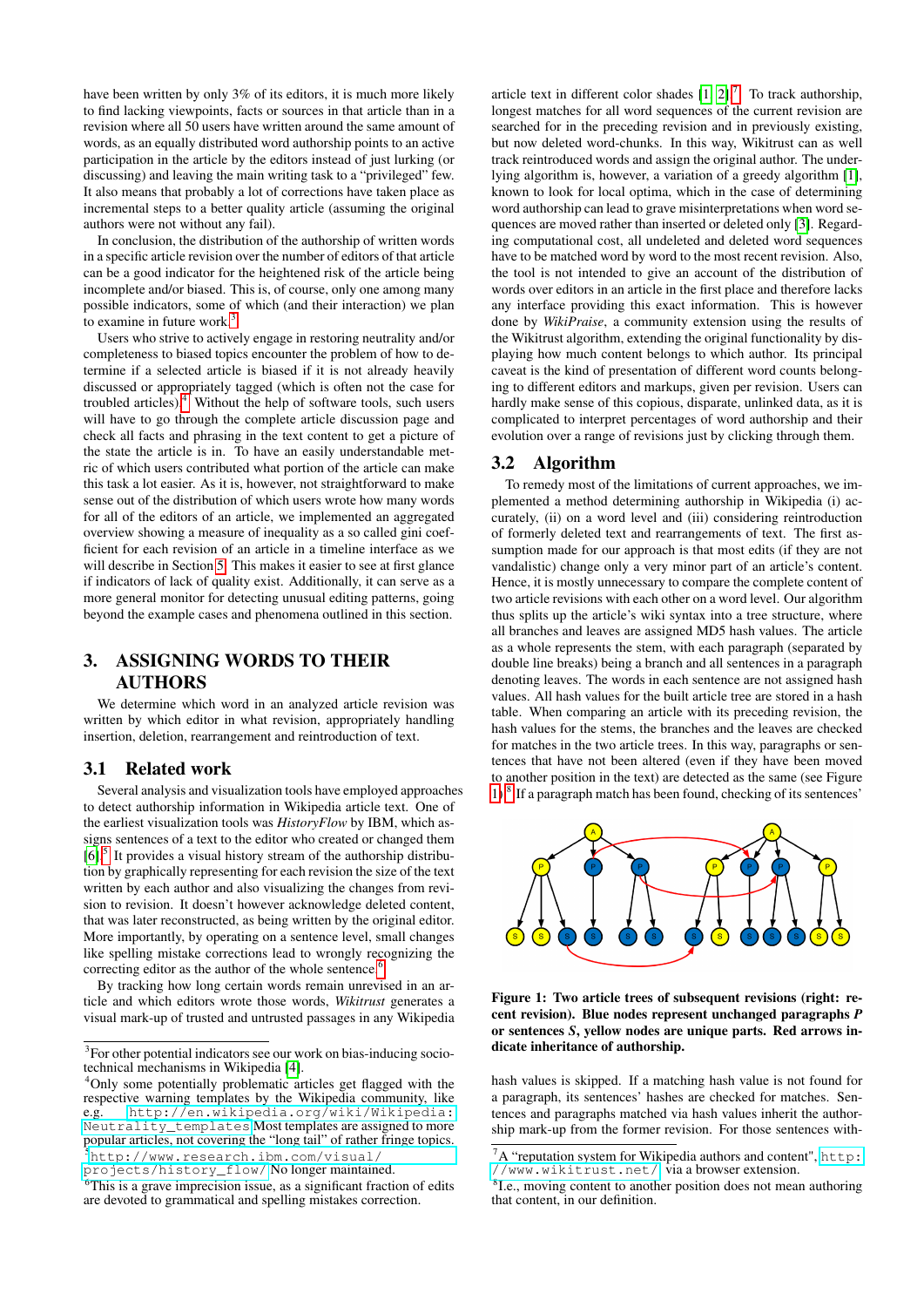out MD5 hash matches, a vector is constructed from the contained words and their frequencies. In this subset, each sentence from the current revision is matched with the sentence in the preceding revision exhibiting the highest cosine similarity of vectors, with the similarity not being smaller than 0.71. In this way, sentences are detected which have been changed by a few words but essentially stayed the same. For sentences that cannot be matched in this way either, all the words in these sentences are marked as new (when only appearing in the current revision) or deleted (when from the preceding revision), respectively. Sentences matched by their vectors are compared using a standard text differentiation algorithm, namely the *difflib* library of Python, in which we implemented our approach. The outputs are inserted or deleted words in these sentences. After extensive testing, we discovered that the amalgamation of these techniques (article tree, vectors and text diff) yields the best combination of efficiency and accuracy.

Having determined the words added and deleted in a revision of the article, the editor of that revision is assigned as the owner of every word added in that revision that was not restored from a previous revision. This information (and the revision ID) is stored for all words in the article for every revision. All words unchanged or simply moved keep their original authorship mark-up. As the hash comparison not only looks for matches in the preceding, but in *all* previous revisions of the article (going backwards in time), reintroduced or reconstructed paragraphs and sentences are identified as such and the authorship information for the contained words is reconstituted.<sup>[9](#page-2-4)</sup>

We implemented three additional variations of the described approach. For the first one, we use a Levenshtein distance metric to ignore word edits where less than three characters have been changed (mostly spelling mistake corrections). These words are counted as the same words and the authorship mark-up is not changed, so that small corrections don't lead to false authorship assignments. For the second variant, we ignore stopwords like "and" or "not" completely to not overestimate the contributions of editors who do a lot of grammar corrections but do not substantially contribute to the topic of the article. As a third alternative, we implemented a somewhat different approach, which uses the words to the left and the right of the word in question as its "coordinates" to identify changes. The text is divided into sequences of three- word-chunks which are compared to each other in every revision to find overlaps between them to identify newly added words. As no significant differences between the results of the described alternatives could be found, we will only discuss the baseline ArticleTree method's output in the following sections.

### <span id="page-2-0"></span>3.3 Evaluation of the algorithm

We tested both the part of the Wikitrust algorithm used to determine authorship and our proposed approach (baseline ArticleTree). We used the results of the openly available Wikitrust  $API<sup>10</sup>$  $API<sup>10</sup>$  $API<sup>10</sup>$  to compare accuracy of the found word-RevisionID-author tuple to our results. An accurately detected tuple means that the word

- 1. was indeed inserted into the article in the detected revision,
- 2. is the exact same word at that position (i.e. the word "and" in the introduction vs. "and" in a different paragraph),
- 3. was not reintroduced but inserted for the first time.<sup>[11](#page-2-6)</sup>

As there is no reliable, evaluated gold standard for performing the task of word-to-author assignment in Wikipedia according to these exact conditions, we performed a manual evaluation. 250 word tokens were randomly selected from a sample of 45 randomly picked articles from the article namespace, which are not redirect or disambiguation pages. For each of these words, it was assessed if the Revision ID assigned by Wikitrust and WIKIGINI was correct, adhering to the above conditions. WIKIGINI assigned 59.2% of the words to the correct Revision ID, while Wikitrust did so for only 48.4% of the words. The difference is significant at  $p=0.001$ .<sup>[12](#page-2-7)</sup> Splitting up the 40.8% (Wikitrust: 51.6% ) errors made during detection, 36.8% (45.6%) detection results failed already at the first condition; the words were not added in that revision. For 2.4% (3.6%), the second condition was not met, and the remaining 1.6% (2.4%) that fulfilled the first two conditions were not introduced in that revision for the first time.

### 3.4 Discussion

Although the sample size is limited, the gain in accuracy of over 10% in the sample is significant and therefore indicates a notable accuracy improvement of our method not only in the sample, but in general, over the method employed by the current state of the art. As the share of around 40% false positives is not satisfactory, we are currently experimenting with refined methods using different kinds of tokenization, which seems to be one of the biggest sources for error.

# <span id="page-2-1"></span>4. THE GINI COEFFICIENT AS AN INE-QUALITY MEASURE OF AUTHORSHIP

As pointed out for the Wikipraise tool, a simple listing of how many words the authors of a revision have written is not useful for the average editor to easily draw conclusions and does not allow for an aggregated metric that can be analyzed over time. We therefore calculate a "gini coefficient"[13](#page-2-8) for the word authorship of every revision. A gini coefficient is a statistical measure for dispersion that is used to show inequality among values of a frequency distribution. One of its most common uses is to exemplify the inequality of per-capita- income among a nation's citizens. Its value range is in the interval [0,1], with value zero meaning complete equality (income for all citizens is the same), while value one means complete inequality (one citizen has all the income). It is mathematically based on the Lorenz Curve [\[5\]](#page-4-6). In our case, we use the gini coefficent to measure how equal the existing words in a specified article revision are distributed over the editors (in terms of authorship) that have been working on the article. We compute the the gini coefficient *G* as

$$
G = \frac{2\sum_{i=1}^{n} iy_i}{n\sum_{i=1}^{n} y_i} - \frac{n+1}{n}
$$

for values  $y_i$ ,  $i=1$  to n, which equal the amounts of words written by each editor in the analyzed revision,  $n$  being the total number of editors of the article.<sup>[14](#page-2-9)</sup> The resulting coefficient gives an aggregated, simplified measure of how the authorship in the article is distributed in the current revision.

## <span id="page-2-3"></span>5. THE WIKIGINI TOOL

Using the generated data on word authorship and the calculated gini coefficients, we set up a tool to visualize their development over time for an article in an easily understandable manner.

### <span id="page-2-2"></span>5.1 Implementation

We implemented our WIKIGINI tool to be accessible online.<sup>[15](#page-2-10)</sup> To depict the data for each article, we visualize the gini coefficient

<span id="page-2-4"></span> $9$ This is very relevant, as often, full or partial reverts to a previous state of the article are carried out, most frequently to restore the last unimpaired revision before a vandalism attack occurred, effectively re-introducing all of the words of that revision.<br><sup>10</sup>Example call: http://en.collab

<span id="page-2-5"></span>[http://en.collaborativetrust.](http://en.collaborativetrust.com/WikiTrust/RemoteAPI?method=wikimarkup&pageid=534366&revid=480773610) [com/WikiTrust/RemoteAPI?method=](http://en.collaborativetrust.com/WikiTrust/RemoteAPI?method=wikimarkup&pageid=534366&revid=480773610)

[wikimarkup&pageid=534366&revid=480773610](http://en.collaborativetrust.com/WikiTrust/RemoteAPI?method=wikimarkup&pageid=534366&revid=480773610)

<span id="page-2-6"></span> $11$ See Footnote [9.](#page-2-4) Wikitrust also addresses this issue and tries to find the original introduction. [\[1\]](#page-4-3)

<span id="page-2-7"></span><sup>12</sup>Tested via a paired-sample T-Test. Results are available at [http:](http://people.aifb.kit.edu/ffl/wikigini/) [//people.aifb.kit.edu/ffl/wikigini/](http://people.aifb.kit.edu/ffl/wikigini/)

<span id="page-2-8"></span> $^{13}$ Also: "gini index" or "gini ratio".

<span id="page-2-9"></span><sup>&</sup>lt;sup>14</sup>We assume a uniform probability distribution for  $y$ .

<span id="page-2-10"></span><sup>15</sup>[http://www.stud.uni-karlsruhe.de/~uebjn/](http://www.stud.uni-karlsruhe.de/~uebjn/index.php) [index.php](http://www.stud.uni-karlsruhe.de/~uebjn/index.php)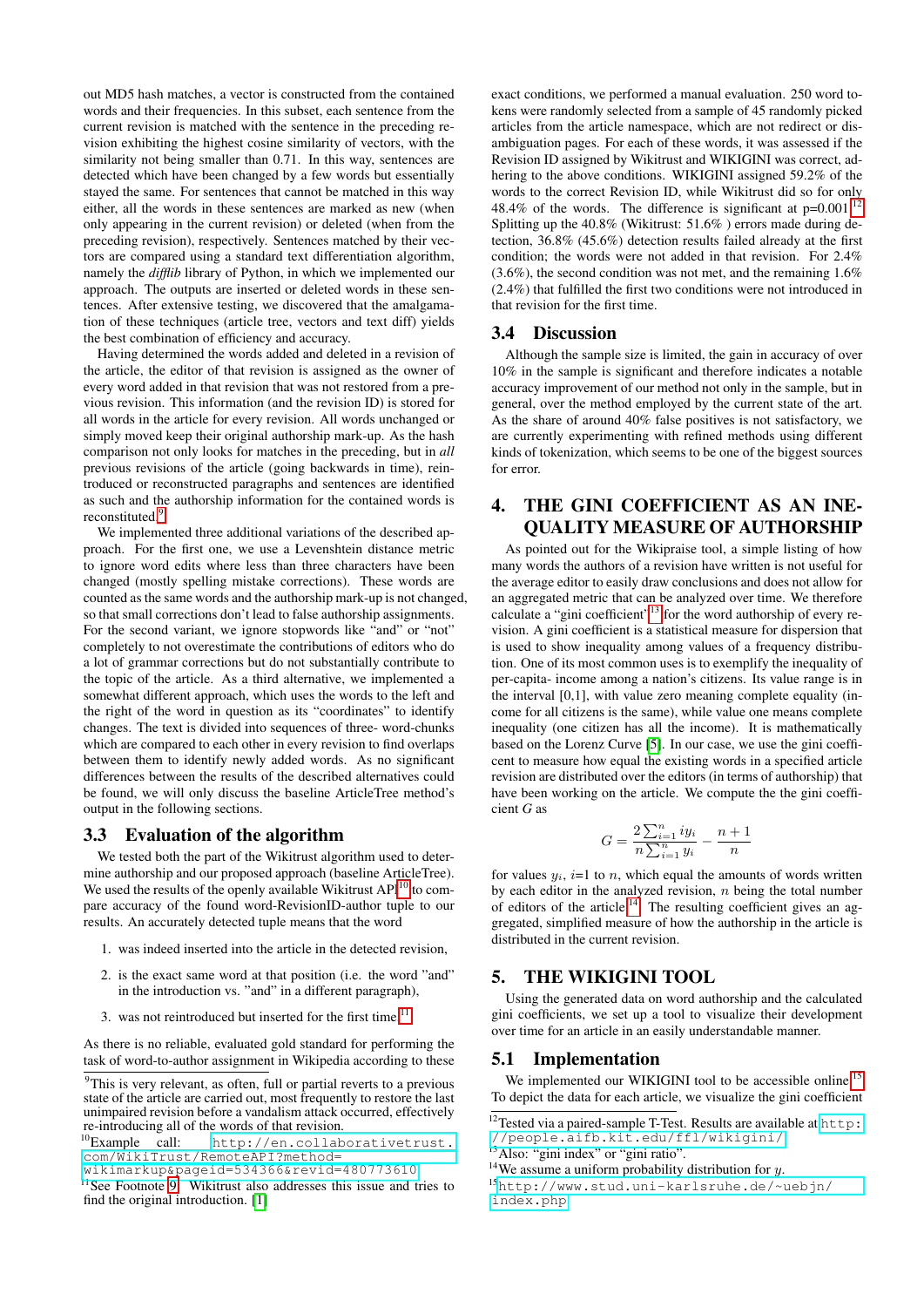values over revisions in a graphical interface, as seen in Figure [2,](#page-3-1) using the JavaScript based solution by HighCharts.[16](#page-3-2) It is possible to hover over the data points of a revision to see the gini coefficient and Revision ID. By marking a section of the graph it is magnified, allowing for closer inspection of the curve in that area. To decrease loading times and for comprehensibility, we show revisions in chunks of 1000, navigateable pagewise and starting from revision 1. Revisions are either placed along the x-axis at equal distances or proportional to the time that has passed between them (via the "xAxis" dropdown).



#### <span id="page-3-1"></span>Figure 2: Interface of the Wikigini tool - Gini coefficient (original Article Tree) over time for article "George Sykes" (revision numbers on X-Axis, placed equidistant)

An article (currently from the english Wikipedia only) can be selected for analysis by entering the name into the appropriate text field and downloading it from Wikipedia with its complete revision history. It is then processed as described in Section [3.2,](#page-1-1) generating four coefficients per revision: the original ArticleTree method, ArticleTree neglecting stopwords and ArticleTree using Levenshtein distance, plus the 3-word-chunks method. The resulting curves are displayed in different colours and can each be toggled. Once an article has been processed, the results are stored. Already processed articles can be accessed through the article dropdown menu. As an additional feature, users can choose "Show last revision" to see the content of the last article revision as wiki syntax, where hovering over each word displays its detected author and revision ID of creation. This feature enables to easily identify the origin of a certain text passage.

### <span id="page-3-0"></span>5.2 Visualization examples and discussion

As mentioned in Section [3.2,](#page-1-1) the results of the four implemented methods didn't differ significantly. Accordingly, the gini curves for these methods show no mentionable differences either. In the following, we will thus show only the original ArticleTree curve to avoid visual clutter.

A common dynamic can be observed after the inception of an article: Following a short phase of volatility of about 50-100 edits, the gini coefficient usually becomes more stable for the rest of the article life, as can be seen in Figure [3,](#page-4-7) showcased by three articles. The figure also exemplifies how reaching this state of relative stableness can take more or less time, depending on how often the article is edited. This pattern intuitively makes sense, as the "founding phase" of an article naturally requires more rewriting and restructuring, until a satisfactory baseline article is set up, than after that period. Note, however, that the relative stableness after the founding phase can also differ greatly, as can be seen in Figure [3](#page-4-7) as well: The coefficient of the article"Sergei Korolev" becomes very stable after about 60 edits, constantly decreasing afterwards, while for "Barack Obama" and "Lemur", it stays more volatile. Looking at these articles in detail reveals that the content of "Sergei Korolev" was a lot less contested from the beginning than the other two articles. The slow decrease of the coefficient also points to a rather "harmonic", slow build up of the article by many different editors in

almost equal, rather small parts, a fact confirmed by inspecting the individual edits. Vandalism also plays almost no role in this early phase. This is indicated by the lack of spikes in the curve, which reliably signify vandals deleting all or almost all of the article, a very common vandalism form called "blanking".

For "Barack Obama" on the other hand, there are less individuals, each contributing larger chunks of content and there is more vandalism going on in this early stage already. Thus the coefficient fluctuates to a higher degree. Interesting is the edit of an anonymous editor at edit number 312, who rewrites large parts of the article, adding a lot of new content in the process, thus raising the coefficient by a good 0.08 points. He does so almost uncontested, as no revert takes places and the slow coefficient decrease afterwards indicates that his content is, if at all, very slowly rewritten or removed.

A similar, but much more distinct jump of 0.2 points occurs in the article "Antarctica" at edit number 757 (February 5, 2006) after its inception, as can be seen in Figure [4:](#page-4-8) In the course of 1.5 days and 20 edits, user "Mahanga" rewrites large parts of the article completely, deleting, shifting, but mainly adding content and constructing whole sections (interrupted only by two spelling corrections by another editor). The resulting coefficient of 0.906 slowly and monotonously decreases over the next 5000+ revisions as other authors make their contributions and changes, but don't essentially contest Mahanga's edits. This, as in the above example, indicates that Mahanga's entries are build upon by later edits, thus crucially impacting the article's development. Corresponding to this assumption is the fact that Mahanga is the top word contributor of the article at the time of his edits in question and stays in second position even until June 2012. Until this date, the sections History, Climate, Economy, Politics and Population introduced by him in the edits of 2006 as well as Biodiversity (a merger of his sections Flora and Fauna) survived, shaping the face of the article. For most of these, the content introduced in his 2006 edits still makes up about 30-60% of the sections. The section on Meteorites (a split-off from his Research section introduced in 2006) has been almost completely conserved over time.

Many more cases like the above can be found when analysing the coefficient development of articles, some mostly deleting, some adding and others replacing large parts of the content. The example shows clearly how a sudden and sustained change of the coefficient and its subsequent stabilization can indicate the act of a single editor leaving a strong mark on the article and fundamentally shaping its future development.<sup>[17](#page-3-3)</sup> It is noteworthy that in our example, the changes performed by Mahanga were not discussed at all on the talk page before and after. Hence it is safe to assume that the idea and content came all from this one editor and were not a crowd decision. This is not to say there was no consensus on the content; it was just achieved ex-post, by not reverting Mahanga's edits instead of resulting from an ex-ante discussion and/or a collective building of the content through various editors. Such an increase (through one or a few editors) is not by itself a negative influence on article quality, but might well be in the case that only like-minded editors are active in the article at the time of the edits. Once the content has been in the article for some tens to hundreds of revisions, it can be very hard to change it (especially wording and writing style) by new editors, without very sound reasoning and references, although such requirements might not have been applied to the original content (like in the case of the Mahanga edits, were only one reference was added and no explanation for the edits was given). Hence, an abrupt and sustained de- or increase of the coefficient can act as useful signal in the article history to investigate the circumstances of how a specific section, paragraph or sentence came to be.

<span id="page-3-2"></span><sup>16</sup><http://www.highcharts.com>

<span id="page-3-3"></span> $17$ In this case, one could as well have observed a steep rise in the number of characters. In many other instances however, editors replace a lot of content with their own, only marginally changing the length of the article. Vice versa, a jump in article length doesn't necessary point to a change in authorship concentration.